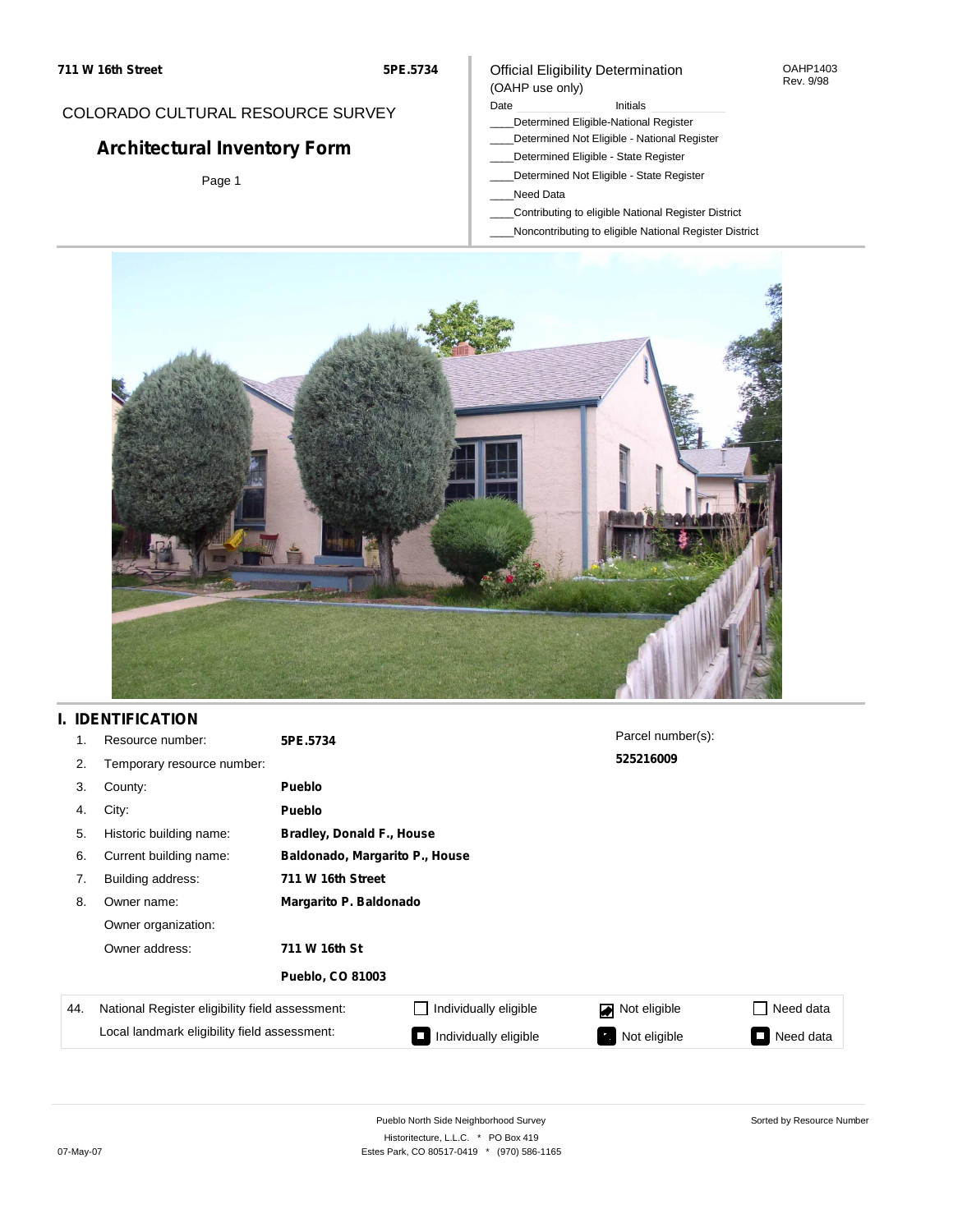Sorted by Resource Number

### **Architectural Inventory Form**

Page 2

### **II. GEOGRAPHIC INFORMATION**

| 9.  | P.M.                    |    | 6th |    |           | Township:               |  |       | <b>20S</b>                  |    |           |           | 65W<br>Range:     |                                                                       |
|-----|-------------------------|----|-----|----|-----------|-------------------------|--|-------|-----------------------------|----|-----------|-----------|-------------------|-----------------------------------------------------------------------|
|     |                         | NE | 1/4 | of | <b>SE</b> | 1/4                     |  | of SE | 1/4                         | of | <b>NW</b> | 1/4       | of Section        | 25                                                                    |
|     | 10. UTM reference zone: |    |     |    |           | 13                      |  |       |                             |    |           |           |                   |                                                                       |
|     | Easting:                |    |     |    |           | 533547                  |  |       |                             |    |           | Northing: |                   | 4236953                                                               |
| 11. | USGS quad name:         |    |     |    |           | <b>Northeast Pueblo</b> |  |       |                             |    |           | Scale:    | 7.5               |                                                                       |
|     | Year:                   |    |     |    |           | 1974)                   |  |       | 1961 (Photorevised 1970 and |    |           |           |                   |                                                                       |
| 12. | $Lot(s)$ :              |    |     |    |           |                         |  |       |                             |    |           |           |                   | East 38.08 feet of Lot 11 and the west 11.92 feet of Lot 12; Block 18 |
|     | Addition:               |    |     |    |           | <b>Craig's Addition</b> |  |       |                             |    |           |           | Year of addition: | 1871                                                                  |

13. Boundary description and justification:

The boundary, as described above, contains but does not exceed the land historically associated with this property.

Metes and bounds exist:

П

### **III. ARCHITECTURAL DESCRIPTION**

| 14. | Building plan (footprint, shape):    | <b>Rectangular Plan</b>              |                       |
|-----|--------------------------------------|--------------------------------------|-----------------------|
|     | Other building plan descriptions:    |                                      |                       |
| 15. | Dimensions in feet (length x width): | 1,280 square feet                    |                       |
| 16. | Number of stories:                   | 1                                    |                       |
| 17. | Primary external wall material(s):   | <b>Stucco</b>                        | Other wall materials: |
|     |                                      |                                      |                       |
| 18. | Roof configuration:                  | <b>Gabled Roof/Cross Gabled Roof</b> |                       |
|     | Other roof configurations:           |                                      |                       |
| 19. | Primary external roof material:      | <b>Asphalt Roof/Composition Roof</b> |                       |
|     | Other roof materials:                |                                      |                       |
| 20. | Special features:                    | Fence                                |                       |
|     |                                      | <b>Car Port</b>                      |                       |
|     |                                      | Chimney                              |                       |
|     |                                      | Porch                                |                       |

21. General architectural description:

Oriented to the south, this house rests on a concrete foundation. Tan stucco clads the concrete-block walls. Windows are **generally 6-over-6-light, double-hung sash, with blue-painted wood frames and aluminum-frame storm windows. Single-light** casement windows open in the north ends of the side elevations. Single-light picture windows pierce the east and west ends of the north (rear) elevation. The principal doorway opens in the center of the asymmetrical front (south) facade. It hosts a wood slab door, opening behind a security-type storm door. A front-gabled hood, on wrought-iron brackets, shelters the doorway. A 2step concrete stoop approaches the doorway. A shed-roofed carport spans the west elevation. Another doorway opens in the north end of the west elevation, into the carport. A patio, with a shed roof, spans the rear elevation. Tan-gray asphalt shingles cover the cross-gabled roof. A brick chimney protrudes just north of the center in the east-west-oriented roof ridge. A bluepainted, concrete-block engaged hearth and chimney protrudes from the center of the rear elevation. While the roof lacks **overhanging eaves, the building features a blue-painted, protruding cornice.**

22. Architectural style:

**Modern Movements/Minimal Traditional**

Other architectural styles:

Pueblo North Side Neighborhood Survey Historitecture, L.L.C. \* PO Box 419 07-May-07 **Estes Park, CO 80517-0419** \* (970) 586-1165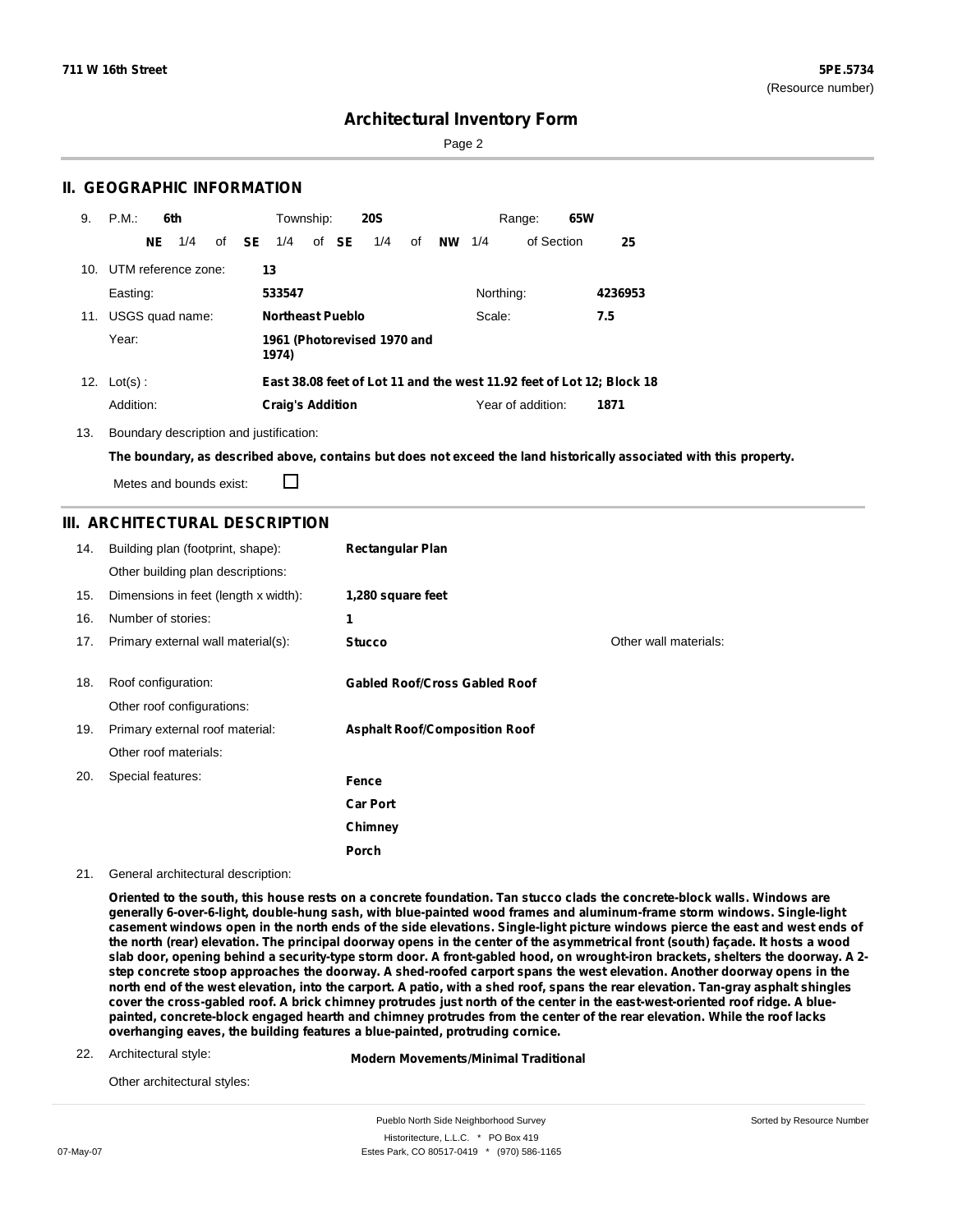Page 3

Building type:

23. Landscape or special setting features:

This property is located on terrain sloping downward from northeast to southwest, with an elevation of around 4,700 feet above mean sea level. The neighborhood features modest, one- and two-story houses. Setbacks from West 16th Street are generally the same on this block. This property is situated on the north side of West 16th Street, between 707 West 16th Street to the east and 715 West 16th Street to the west. Separating the street from the sidewalk is a gravel-covered strip. A planted-grass yard, with mature landscaping, covers the lot. Running along the west side of the house is a concrete driveway, providing access to the car port. Occupying the northwest corner of the property is a concrete driveway and parking area. Wood privacy fences line **the east and west sides of the property.**

#### 24. Associated buildings, features or objects:

1 : Type: **Garage**

Describe: **A 2-car garage dominated the backyard. Oriented to the west, the building rests on a concrete slab. Broad, tan-painted, horizontal wooden composition siding clads the exterior walls. Dominating the front (west) elevation, offset to the north, is a 31-panel, steel, overheadretractable garage door, painted tan. A 3-panel wood door opens in the south end of the same elevation. Piercing the center of the north elevation is a 1-beside-1-light, sliding sash window, with an aluminum frame. Protecting the window is heavy steel mesh. Gray asphalt shingles cover the front-gabled roof, and blue-painted wood fascia and soffit box the eaves.**

### **IV. ARCHITECTURAL HISTORY**

| 25. | Date of Construction:  | Estimate:         | Actual: | 1947                                                                        |
|-----|------------------------|-------------------|---------|-----------------------------------------------------------------------------|
|     | Source of Information: |                   |         | Pueblo County Office of Tax Assessor. Property information card [internet]. |
| 26. | Architect:             | unknown           |         |                                                                             |
|     | Source of information: |                   |         |                                                                             |
| 27. | Builder:               | unknown           |         |                                                                             |
|     | Source of information: |                   |         |                                                                             |
| 28. | Original Owner:        | Donald F. Bradley |         |                                                                             |
|     | Source of information: |                   |         |                                                                             |
| 29. | Construction history:  |                   |         |                                                                             |

According to Pueblo County Tax Assessor records, this building was constructed in 1947. An analysis of the style, materials, and historical records corroborates this date. This house was one of four nearly identical houses constructed on the north side of West 16th Street's 700 block at the same time. They were 703 (5PE.5729), 707 (5PE.5731), 711 (5PE.5734), and 715 (5PE.5736). The only notable alteration has been the construction of a front-gabled addition across the rear (north) elevation, dating to after **1960.**

30. Location: **original** Date of move(s):

#### **V. HISTORICAL ASSOCIATIONS**

| 31. | Original use(s):     | <b>Single Dwelling</b> |
|-----|----------------------|------------------------|
| 32. | Intermediate use(s): | <b>Single Dwelling</b> |
|     | 33. Current use(s):  | <b>Single Dwelling</b> |
| 34. | Site type(s):        | <b>Residence</b>       |

35. Historical background:

The first owner and resident of this house, built in 1947, was Donald F. Bradley. Around 1955, Elmer W. Kelley purchased the property and resided here. He was born on May 12, 1907, and resided in Kansas prior to moving to Pueblo. Kelley appears to have sold the house and lot to Margarito P. Baldonado around 1974. Baldonado is the current owner and resident.

Sources of information: 36.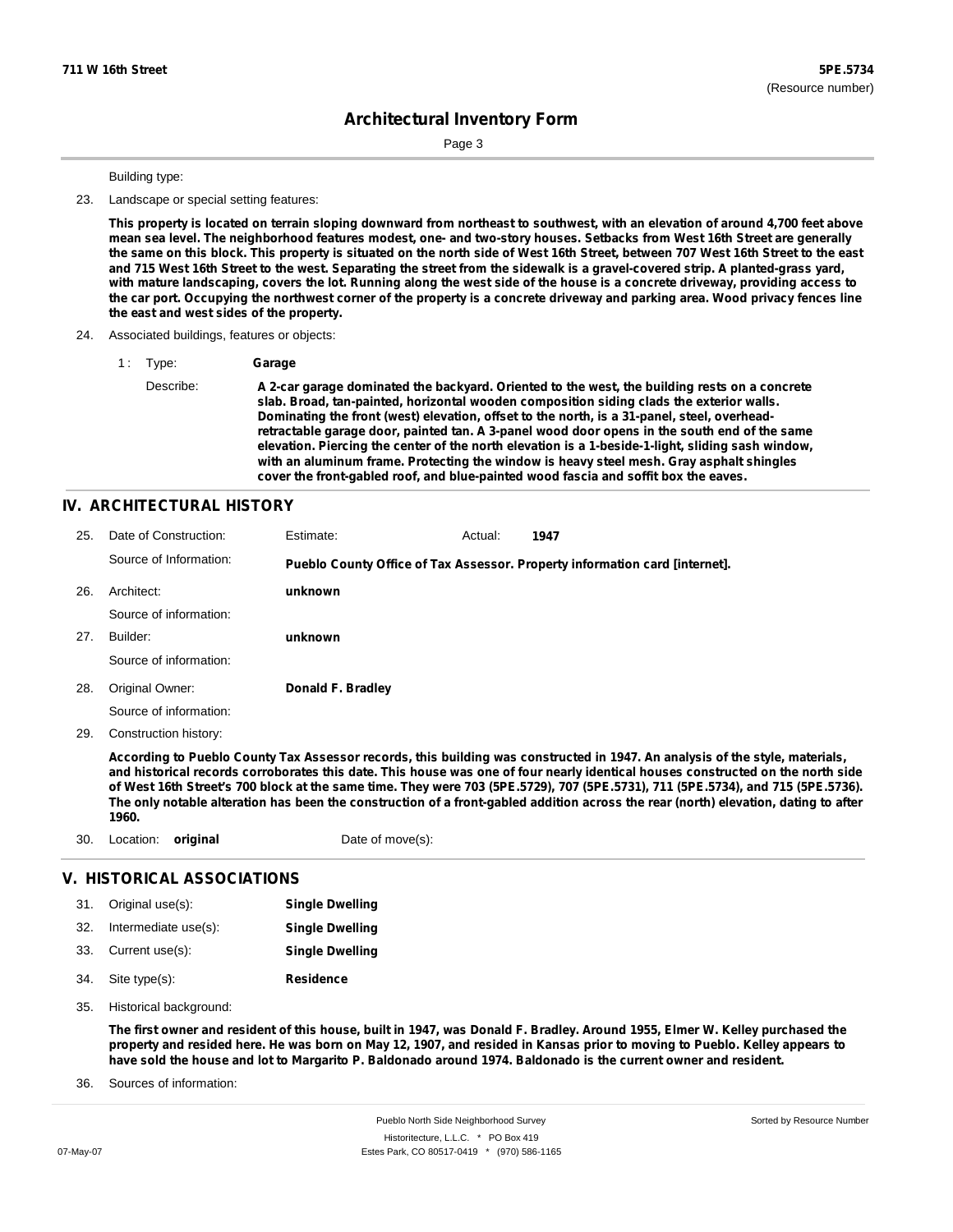Page 4

**Pueblo County Office of Tax Assessor. Property information card [internet].**

**Pueblo City Directory. Pueblo, Co.; Salt Lake City; Kansas City, Mo.; and others: R.L. Polk & Co, consulted 1886 through 2003.**

**Sanborn Fire Insurance Maps (for Pueblo, Colorado). New York: Sanborn Map and Publishing Co., 1883, 1886, 1889, 1893, 1904-05, 1904-51, and 1904-52.**

**U.S. Social Security Death Index Record for Elemer W. Kelley.**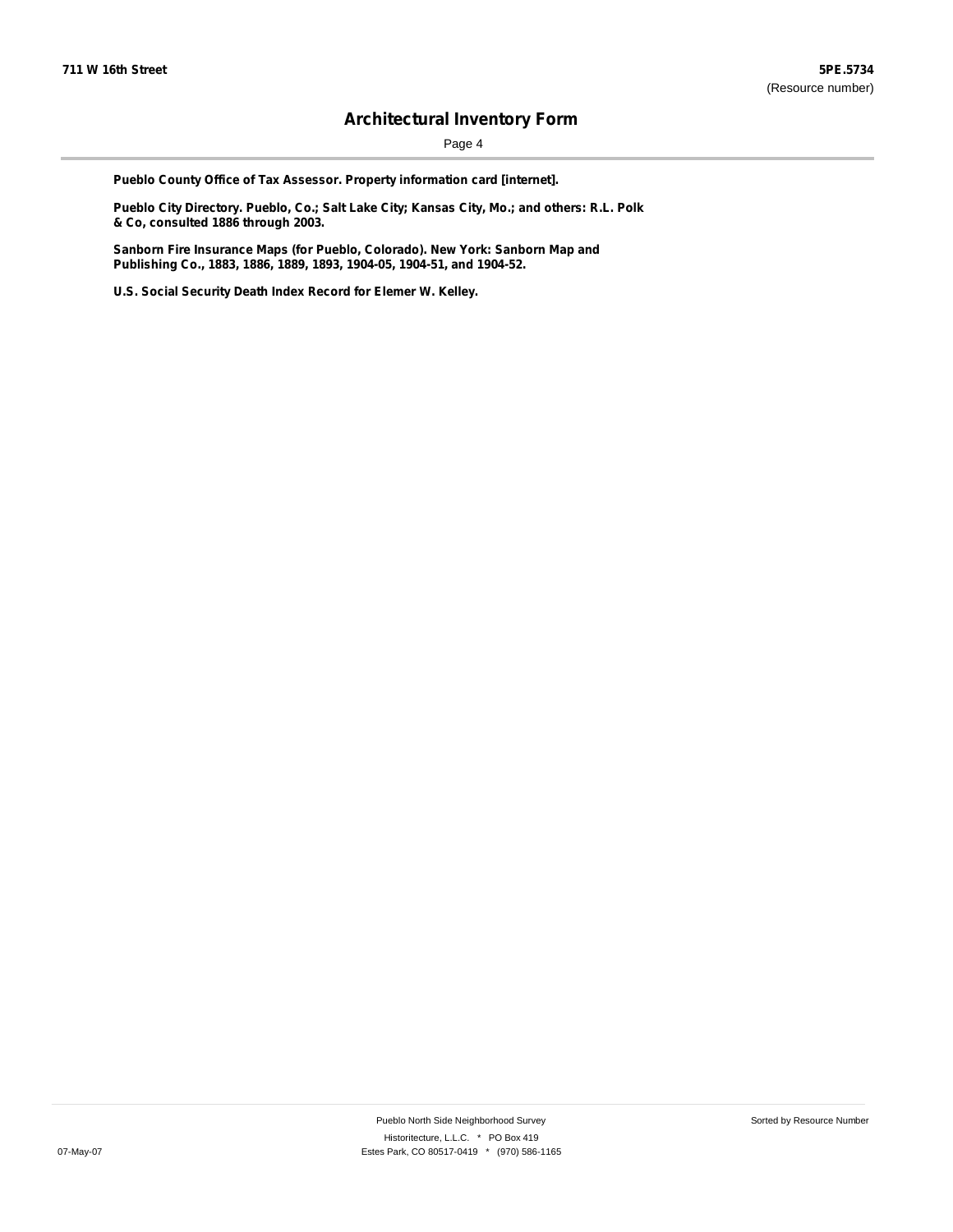۰

Sorted by Resource Number

# **Architectural Inventory Form**

Page 5

|     | <b>VI. SIGNIFICANCE</b>                                                                                                                                                                                                                |  |  |  |  |  |  |  |
|-----|----------------------------------------------------------------------------------------------------------------------------------------------------------------------------------------------------------------------------------------|--|--|--|--|--|--|--|
| 37. | Local landmark designation:<br>Yes $\Box$<br>No.                                                                                                                                                                                       |  |  |  |  |  |  |  |
|     | Designation authority:                                                                                                                                                                                                                 |  |  |  |  |  |  |  |
|     | Date of designation:                                                                                                                                                                                                                   |  |  |  |  |  |  |  |
| 38. | Applicable National Register criteria:                                                                                                                                                                                                 |  |  |  |  |  |  |  |
|     | A. Associated with events that have made a significant contribution to the broad pattern of our history.<br>H                                                                                                                          |  |  |  |  |  |  |  |
|     | B. Associated with the lives of persons significant in our past.<br>$\Box$                                                                                                                                                             |  |  |  |  |  |  |  |
|     | C. Embodies the distinctive characteristics of a type, period, or method of construction, or represents the work<br>◙<br>of a master, or that possess high artistic values, or represents a significant and distinguished entity whose |  |  |  |  |  |  |  |
|     | components may lack individual distinction.<br>D. Has yielded, or may be likely to yield, information important in history or prehistory.                                                                                              |  |  |  |  |  |  |  |
|     | Qualifies under Criteria Considerations A through G (see manual).                                                                                                                                                                      |  |  |  |  |  |  |  |
|     | Does not meet any of the above National Register criteria.                                                                                                                                                                             |  |  |  |  |  |  |  |
|     | <b>Pueblo Standards for Designation:</b>                                                                                                                                                                                               |  |  |  |  |  |  |  |
|     | <u>1a. History</u>                                                                                                                                                                                                                     |  |  |  |  |  |  |  |
|     | Have direct association with the historical development of the city, state, or nation; or<br>$\overline{\phantom{a}}$ .                                                                                                                |  |  |  |  |  |  |  |
|     | <u>1b. History</u><br>Be the site of a significant historic event; or<br>$\mathcal{L}_{\mathcal{A}}$                                                                                                                                   |  |  |  |  |  |  |  |
|     | 1c. History                                                                                                                                                                                                                            |  |  |  |  |  |  |  |
|     | Have direct and substantial association with a person or group of persons who had influence on society.<br>$\Box$                                                                                                                      |  |  |  |  |  |  |  |
|     | 2a. Architecture                                                                                                                                                                                                                       |  |  |  |  |  |  |  |
|     | Embody distinguishing characteristics of an architectural style or type; or<br>$\mathcal{L}_{\mathcal{A}}$                                                                                                                             |  |  |  |  |  |  |  |
|     | 2b. Architecture                                                                                                                                                                                                                       |  |  |  |  |  |  |  |
|     | Be a significant example of the work of a recognized architect or master builder, or<br>$\mathcal{L}_{\mathcal{A}}$                                                                                                                    |  |  |  |  |  |  |  |
|     | 2c. Architecture                                                                                                                                                                                                                       |  |  |  |  |  |  |  |
|     | Contain elements of architectural design, engineering, materials, craftsmanship, or artistic merit which represent a<br>$\mathcal{L}_{\rm{max}}$<br>significant or influential innovation;                                             |  |  |  |  |  |  |  |
|     | 2d. Architecture                                                                                                                                                                                                                       |  |  |  |  |  |  |  |
|     | Portray the environment of a group of people or physical development of an area of the city in an era of history<br>$\mathcal{L}_{\mathcal{A}}$<br>characterized by a distinctive architectural style.                                 |  |  |  |  |  |  |  |
|     | 3a. Geography                                                                                                                                                                                                                          |  |  |  |  |  |  |  |
|     | Have a prominent location or be an established, familiar, and orienting visual feature of the contemporary city, or<br>П                                                                                                               |  |  |  |  |  |  |  |
|     | 3b. Geography                                                                                                                                                                                                                          |  |  |  |  |  |  |  |
|     | Promote understanding and appreciation of Pueblo's environment by means of distinctive physical characteristics<br>п<br>or rarity; or                                                                                                  |  |  |  |  |  |  |  |
|     | 3c. Geography<br>Make a special contribution to Pueblo's distinctive character.<br>$\mathcal{L}_{\mathcal{A}}$                                                                                                                         |  |  |  |  |  |  |  |
|     | Not Applicable                                                                                                                                                                                                                         |  |  |  |  |  |  |  |
|     | Does not meet any of the above Pueblo landmark criteria.<br>$\sim$                                                                                                                                                                     |  |  |  |  |  |  |  |
| 39. | Area(s) of Significance:<br><b>Architecture</b>                                                                                                                                                                                        |  |  |  |  |  |  |  |
| 40. | Period of Significance:<br>1947                                                                                                                                                                                                        |  |  |  |  |  |  |  |
| 41. | National:<br>Level of significance:<br>State<br>Local<br>κ,<br>Ī.                                                                                                                                                                      |  |  |  |  |  |  |  |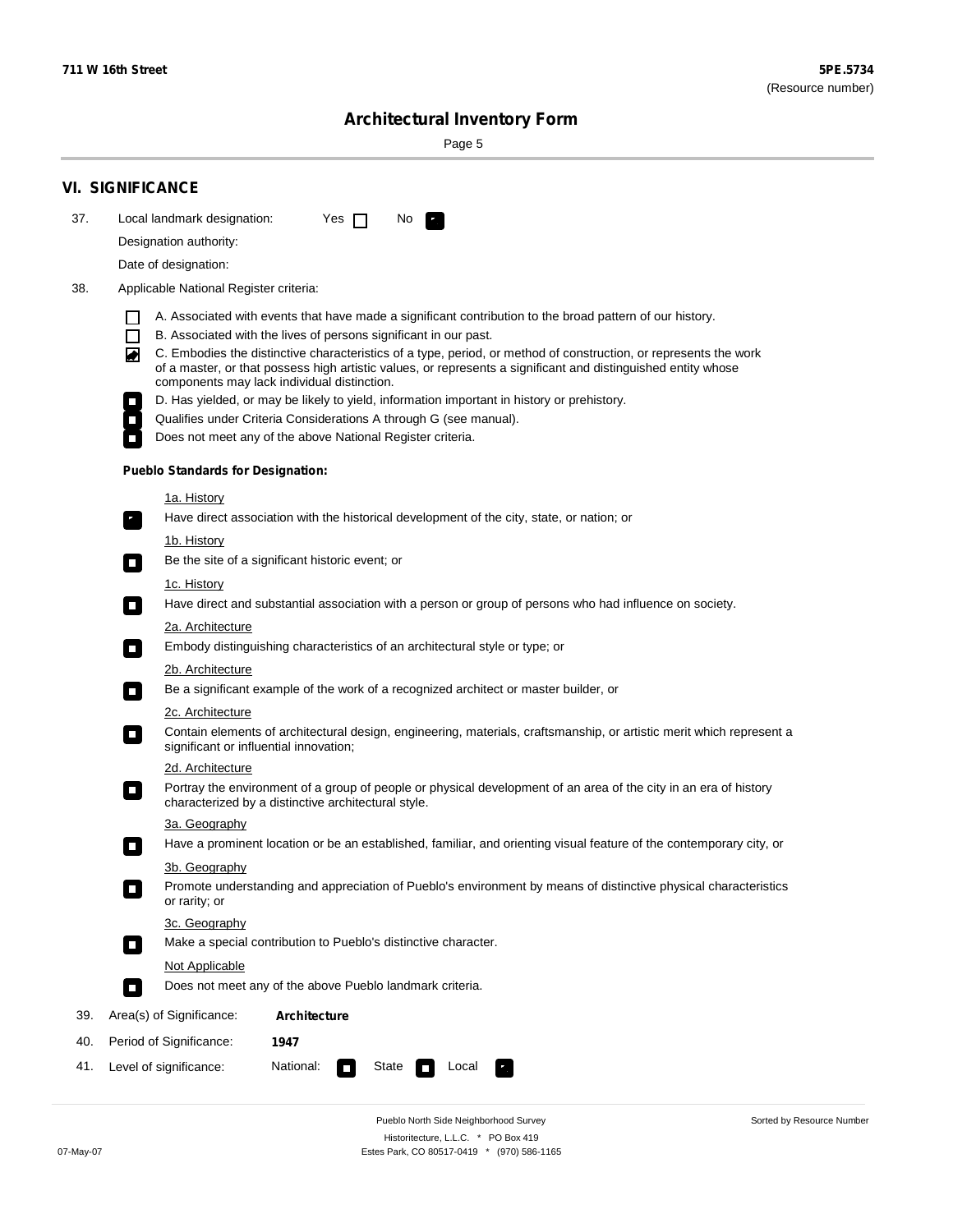Page 6

#### 42. Statement of significance:

This property is historically significant under Pueblo Local Landmark criterion 1A for its association with the post-World War Il development of Pueblo's North Side Neighborhood. As well, the house is architecturally significant under National Register criterion C (Pueblo Local Landmark criterion 2A) as an example of Minimal-Traditional architecture, a minimalist style resulting from the material shortages of the Great Depression and World War II. However, the levels of architectural and historical significance, combined with physical integrity, are not to the extent that this property would qualify for individual listing in the National Register of Historic Places, the Colorado State Register of Historic Properties, or as a City of Pueblo **Landmark. Nonetheless, it is a contributing resource within any potential historic district.**

43. Assessment of historic physical integrity related to significance:

Constructed in 1947, this building exhibits a moderately high level of physical integrity relative to the seven aspects of integrity as defined by the National Park Service and the Colorado Historical Society: location, setting, design, materials, workmanship, feeling, and association. The only notable alteration has been the construction of an addition across the rear elevation. This addition is isolated to that secondary elevation and is compatible with the existing dwelling. This property **retains sufficient physical integrity to convey its architectural and historical significance.**

### **VII. NATIONAL REGISTER ELIGIBILITY ASSESSMENT**

44. National Register eligibility field assessment: Local landmark eligibility field assessment:

**Individually eligible Not eligible** Not eligible **Need data Individually eligible Not eligible Not eligible Need data** 

No<sub>D</sub>

No

 $No$   $N/A$ 

 $N/A$   $\Box$ 

Yes Yes

45. Is there National Register district potential? Yes

**Pueblo's North Side Neighborhood represents the evolution of the city's professional middle and upper classes. Its diversity of architectural styles and forms directly represents the city's changing economic and cultural climates. As well, the neighborhood is distinctive because it appears to have evolved independently of the area's dominant industry, steel manufacturing.** Discuss:

 $\blacksquare$ 

If there is National Register district potential, is this building contributing:



### **VIII. RECORDING INFORMATION**

| 47. | Photograph numbers): | <b>CD-ROM Photo Disc: North Side Photos</b><br>File Name(s): 16thstw711                                                       |
|-----|----------------------|-------------------------------------------------------------------------------------------------------------------------------|
|     | Negatives filed at:  | <b>Special Collections</b><br><b>Robert Hoag Rawlings Public Library</b><br>100 East Abriendo Avenue<br>Pueblo, CO 81004-4290 |
| 48. | Report title:        | <b>Pueblo North Side Neighborhood Survey</b>                                                                                  |
| 49. | $Date(s)$ :          | 07/25/05                                                                                                                      |
| 50. | Recorder(s):         | <b>Adam Thomas</b>                                                                                                            |
| 51. | Organization:        | Historitecture, L.L.C.                                                                                                        |
| 52. | Address:             | <b>PO Box 419</b>                                                                                                             |
|     |                      | Estes Park, CO 80517-0419                                                                                                     |
| 53. | Phone number(s):     | (970) 586-1165                                                                                                                |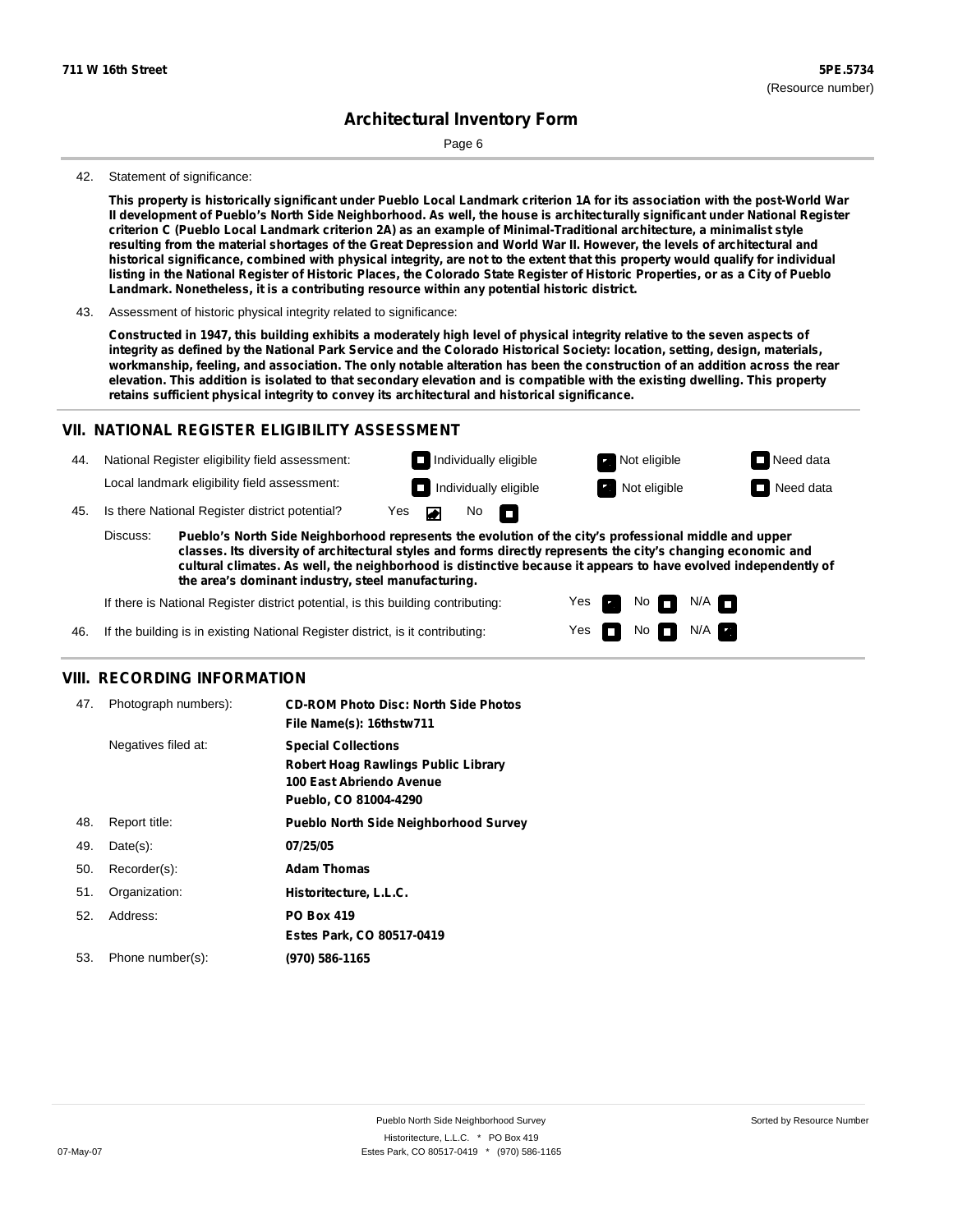Page 7